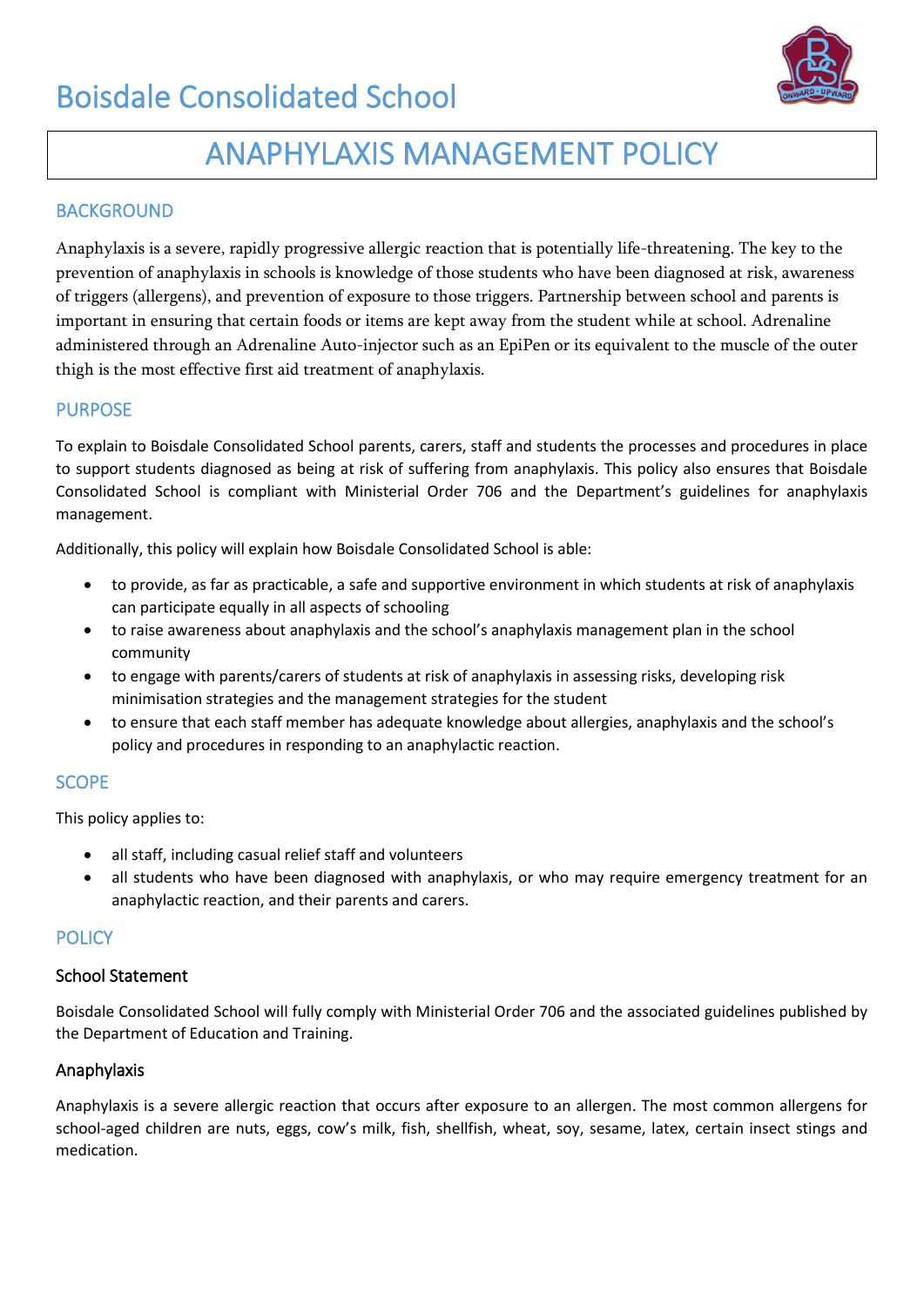

#### *Symptoms*

Signs and symptoms of a mild to moderate allergic reaction can include:

- swelling of the lips, face and eyes
- hives or welts
- tingling in the mouth.

Signs and symptoms of anaphylaxis, a severe allergic reaction, can include:

- difficult/noisy breathing
- swelling of tongue
- difficulty talking and/or hoarse voice
- wheeze or persistent cough
- persistent dizziness or collapse
- student appears pale or floppy
- abdominal pain and/or vomiting.

Symptoms usually develop within ten minutes and up to two hours after exposure to an allergen, but can appear within a few minutes.

#### *Treatment*

Adrenaline given as an injection into the muscle of the outer mid-thigh is the first aid treatment for anaphylaxis.

Individuals diagnosed as being at risk of anaphylaxis are prescribed an adrenaline autoinjector for use in an emergency. These adrenaline autoinjectors are designed so that anyone can use them in an emergency.

#### Individual Anaphylaxis Management Plans

All students at Boisdale Consolidated School who are diagnosed by a medical practitioner as being at risk of suffering from an anaphylactic reaction must have an Individual Anaphylaxis Management Plan. When notified of an anaphylaxis diagnosis, the principal is responsible for developing a plan in consultation with the student's parents/carers.

Where necessary, an Individual Anaphylaxis Management Plan will be in place as soon as practicable after a student enrols at Boisdale Consolidated School and where possible, before the student's first day.

Parents and carers must:

- obtain an ASCIA Action Plan for Anaphylaxis from the student's medical practitioner and provide a copy to the school as soon as practicable
- immediately inform the school in writing if there is a relevant change in the student's medical condition and obtain an updated ASCIA Action Plan for Anaphylaxis
- provide an up-to-date photo of the student for the ASCIA Action Plan for Anaphylaxis when that Plan is provided to the school and each time it is reviewed
- provide the school with a current adrenaline autoinjector for the student that has not expired;
- participate in annual reviews of the student's Plan.

Each student's Individual Anaphylaxis Management Plan must include:

- information about the student's medical condition that relates to allergies and the potential for anaphylactic reaction, including the type of allergies the student has
- information about the signs or symptoms the student might exhibit in the event of an allergic reaction based on a written diagnosis from a medical practitioner
- strategies to minimise the risk of exposure to known allergens while the student is under the care or supervision of school staff, including in the school yard, at camps and excursions, or at special events conducted, organised or attended by the school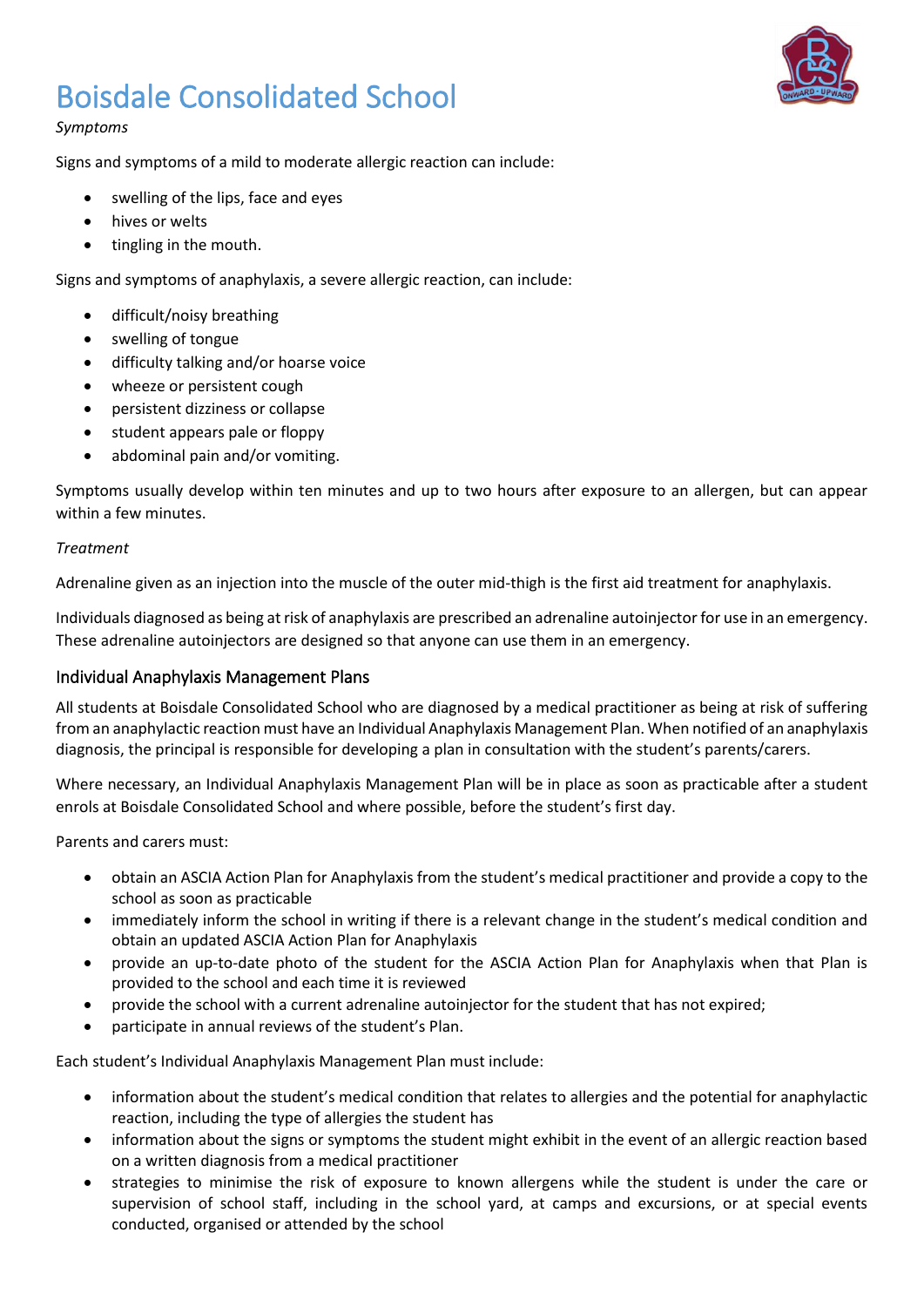

- the name of the person(s) responsible for implementing the risk minimisation strategies, which have been identified in the Plan
- information about where the student's medication will be stored
- the student's emergency contact details
- an up-to-date ASCIA Action Plan for Anaphylaxis completed by the student's medical practitioner.

#### *Review and updates to Individual Anaphylaxis Management Plans*

A student's Individual Anaphylaxis Management Plan will be reviewed and updated on an annual basis in consultation with the student's parents/carers. The plan will also be reviewed and, where necessary, updated in the following circumstances:

- as soon as practicable after the student has an anaphylactic reaction at school
- if the student's medical condition, insofar as it relates to allergy and the potential for anaphylactic reaction, changes
- when the student is participating in an off-site activity, including camps and excursions, or at special events including fetes and concerts.

Our school may also consider updating a student's Individual Anaphylaxis Management Plan if there is an identified and significant increase in the student's potential risk of exposure to allergens at school.

#### Location of plans and adrenaline autoinjectors

- Auto-adrenaline injecting devices are located in the office medical draw in plastic pockets labelled with the student's name and instructions for use.
- Each student's ASCIA plan is located in the sick bay and readily accessible;
- A photo of each individual student at risk is displayed throughout the school- each classroom / roll has a record of anaphylactic children.
- The designated first aid officer is responsible for checking the expiry dates of the auto adrenaline injecting devices and will notifying parents prior to expiry;
- Each student's action plan is updated annually by the student's medical practitioner;
- Each classroom roll has a copy of information of each student at risk of anaphylaxis;
- Each yard duty first-aid pack contains a photo of students at risk of anaphylaxis; review folder storage
- In the event of a suspected anaphylactic emergency, an ambulance will be called;
- The school will liaise with parents/carers about food related activities;
- On school camps, excursions and sporting events, the auto adrenaline injecting device will remain close to the student. Consideration is given in planning ahead for food and meals for students at risk of anaphylaxis;
- It is the responsibility of all parents/carers with students enrolled at Boisdale Consolidated School at risk of anaphylaxis to provide an auto adrenaline injecting device and ASCIA action plan for school camps and excursions.

#### EMERGENCY MANAGEMENT

#### Risk Minimisation Strategies

To reduce the risk of a student suffering from an anaphylactic reaction at Boisdale Consolidated School, we have put in place the following strategies:

- staff and students are regularly reminded to wash their hands after eating;
- students are discouraged from sharing food
- garbage bins at school are to remain covered with lids to reduce the risk of attracting insects
- gloves must be worn when picking up papers or rubbish in the playground;
- school canteen staff are trained in appropriate food handling to reduce the risk of cross-contamination
- year groups will be informed of allergens that must be avoided in advance of class parties, events or birthdays
- a general use EpiPen will be stored at the office for ease of access.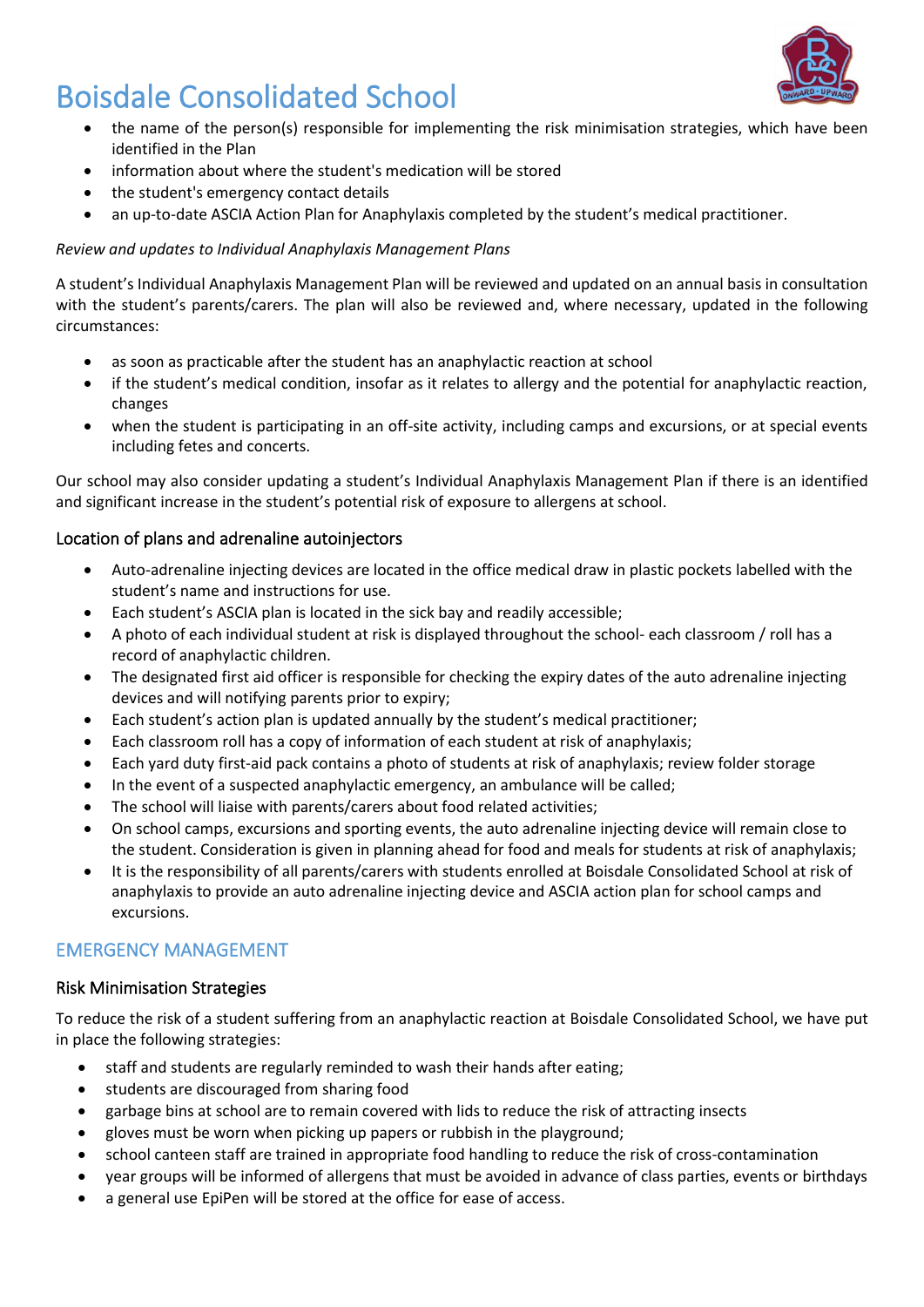

• Planning for off-site activities will include risk minimisation strategies for students at risk of anaphylaxis including supervision requirements, appropriate number of trained staff, emergency response procedures and other risk controls appropriate to the activity and students attending.

#### Adrenaline autoinjectors for general use

Boisdale Consolidated School will maintain a supply of adrenaline autoinjector(s) for general use, as a back-up to those provided by parents and carers for specific students, and also for students who may suffer from a first time reaction at school.

Adrenaline autoinjectors for general use will be stored at the office and will not have any student names labelled on the device.

The principal is responsible for arranging the purchase of adrenaline autoinjectors for general use, and will consider:

- the number of students enrolled at Boisdale Consolidated School at risk of anaphylaxis
- the accessibility of adrenaline autoinjectors supplied by parents
- the availability of a sufficient supply of autoinjectors for general use in different locations at the school, as well as at camps, excursions and events
- the limited life span of adrenaline autoinjectors, and the need for general use adrenaline autoinjectors to be replaced when used or prior to expiry.

#### Emergency Response

In the event of an anaphylactic reaction, the emergency response procedures in this policy must be followed, together with the school's general first aid procedures, emergency response procedures and the student's Individual Anaphylaxis Management Plan.

A complete and up-to-date list of students identified as being at risk of anaphylaxis is maintained by Cheryl Howson, Anaphylaxis Management Supervisor and stored at the office and in the sick bay. For camps, excursions and special events, a designated staff member will be responsible for maintaining a list of students at risk of anaphylaxis attending the special event, together with their Individual Anaphylaxis Management Plans and adrenaline autoinjectors, where appropriate.

If a student experiences an anaphylactic reaction at school or during a school activity, school staff must:

| <b>Step</b> | <b>Action</b>                                                                                                     |
|-------------|-------------------------------------------------------------------------------------------------------------------|
| 1.          | Lay the person flat                                                                                               |
|             | Do not allow them to stand or walk                                                                                |
|             | If breathing is difficult, allow them to sit<br>$\bullet$                                                         |
|             | Be calm and reassuring<br>$\bullet$                                                                               |
|             | Do not leave them alone<br>$\bullet$                                                                              |
|             | Seek assistance from another staff member or reliable student to locate the<br>$\bullet$                          |
|             | student's adrenaline autoinjector or the school's general use autoinjector, and                                   |
|             | the student's Individual Anaphylaxis Management Plan, stored in the sick bay.                                     |
|             | If the student's plan is not immediately available, or they appear to be<br>$\bullet$                             |
|             | experiencing a first time reaction, follow steps 2 to 5                                                           |
| 2.          | Administer an EpiPen or EpiPen Jr (if the student is under 20kg)                                                  |
|             | Remove from plastic container                                                                                     |
|             | Form a fist around the EpiPen and pull off the blue safety release (cap)                                          |
|             | Place orange end against the student's outer mid-thigh (with or without<br>$\bullet$                              |
|             | clothing)                                                                                                         |
|             | Push down hard until a click is heard or felt and hold in place for 3 seconds<br>$\bullet$                        |
|             | Remove EpiPen<br>$\bullet$                                                                                        |
|             | Note the time the EpiPen is administered<br>$\bullet$                                                             |
|             | Retain the used EpiPen to be handed to ambulance paramedics along with the<br>$\bullet$<br>time of administration |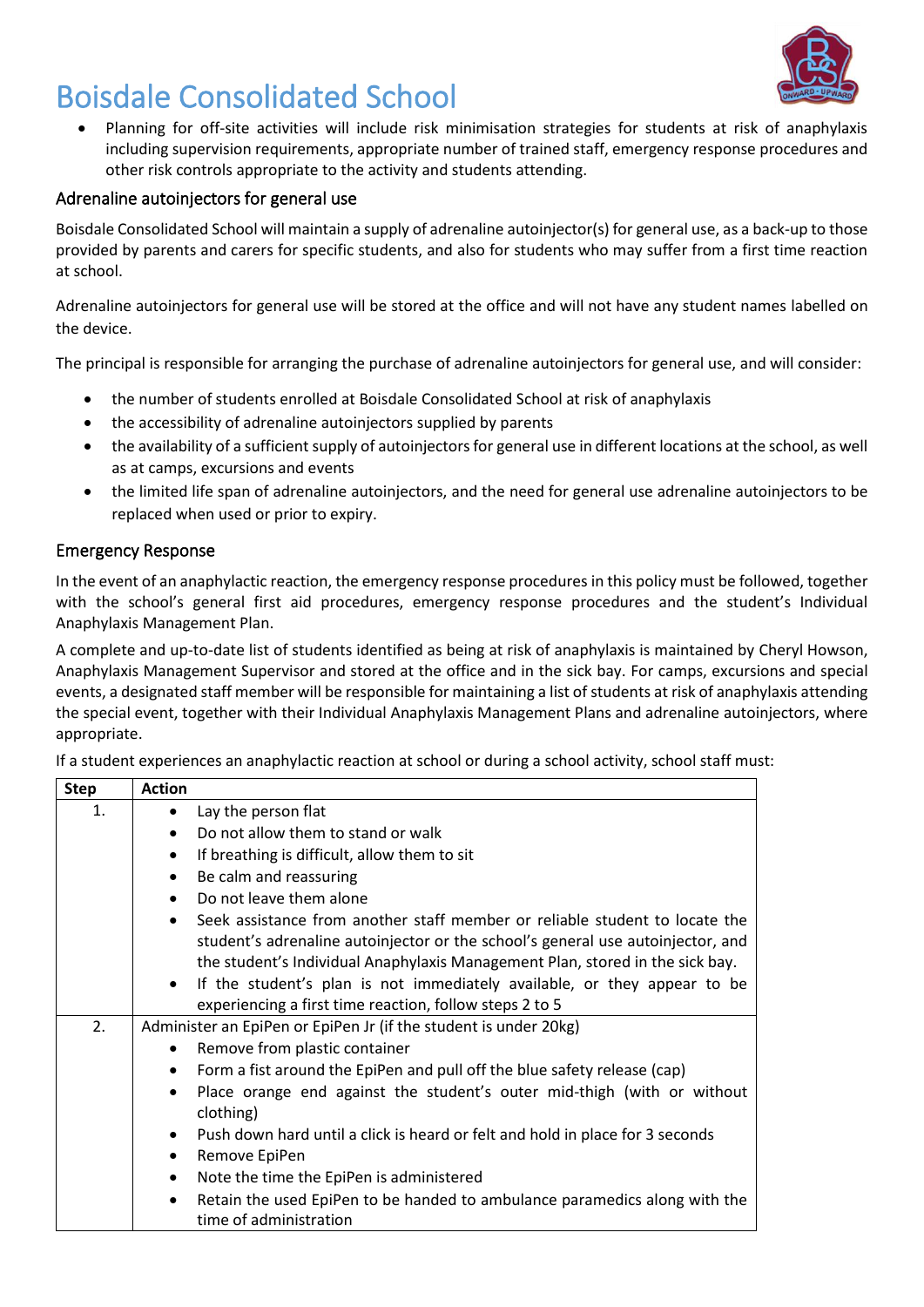

| 3. | Call an ambulance (000)                                                               |
|----|---------------------------------------------------------------------------------------|
| 4. | If there is no improvement or severe symptoms progress (as described in the ASCIA     |
|    | Action Plan for Anaphylaxis), further adrenaline doses may be administered every five |
|    | minutes, if other adrenaline autoinjectors are available.                             |
| 5. | Contact the student's emergency contacts.                                             |

If a student appears to be having a severe allergic reaction, but has not been previously diagnosed with an allergy or being at risk of anaphylaxis, school staff should follow steps 2 – 5 as above.

If in doubt, it is better to use an adrenaline autoinjector than not use it, even if in hindsight the reaction is not anaphylaxis. Under-treatment of anaphylaxis is more harmful and potentially life threatening than over-treatment of a mild to moderate allergic reaction. Refer to page 41 of th[e Anaphylaxis Guidelines.](http://www.education.vic.gov.au/school/teachers/health/pages/anaphylaxisschl.aspx)

#### Communication Plan

This policy will be available on Boisdale Consolidated School's website so that parents and other members of the school community can easily access information about Boisdale Consolidated School's anaphylaxis management procedures. The parents and carers of students who are enrolled at Boisdale Consolidated School and are identified as being at risk of anaphylaxis will also be provided with a copy of this policy.

The principal is responsible for ensuring that all relevant staff, including casual relief staff, canteen staff and volunteers are aware of this policy and Boisdale Consolidated School's procedures for anaphylaxis management. Casual relief staff and volunteers who are responsible for the care and/or supervision of students who are identified as being at risk of anaphylaxis will also receive a verbal briefing on this policy, their role in responding to an anaphylactic reaction and where required, the identity of students at risk.

The principal is also responsible for ensuring relevant staff are trained and briefed in anaphylaxis management, consistent with the Department's *Anaphylaxis Guidelines.*

#### Staff training

The principal will ensure that the following school staff are appropriately trained in anaphylaxis management:

• School staff who conduct classes attended by students or work one on one with students who are at risk of anaphylaxis

Staff who are required to undertake training must have completed:

- an approved face-to-face anaphylaxis management training course in the last three years, or
- an approved online anaphylaxis management training course in the last two years.

Boisdale Consolidated School uses the following training course ASCIA eTraining course (with 22303VIC, or 22300VIC).

Staff are also required to attend a briefing on anaphylaxis management and this policy at least twice per year (with the first briefing to be held at the beginning of the school year), facilitated by a staff member who has successfully completed an anaphylaxis management course within the last 2 years.

Each briefing will address:

- this policy
- the causes, symptoms and treatment of anaphylaxis
- the identities of students with a medical condition that relates to allergies and the potential for anaphylactic reaction, and where their medication is located
- how to use an adrenaline autoinjector, including hands on practice with a trainer adrenaline autoinjector
- the school's general first aid and emergency response procedures
- the location of, and access to, adrenaline autoinjectors that have been provided by parents or purchased by the school for general use.